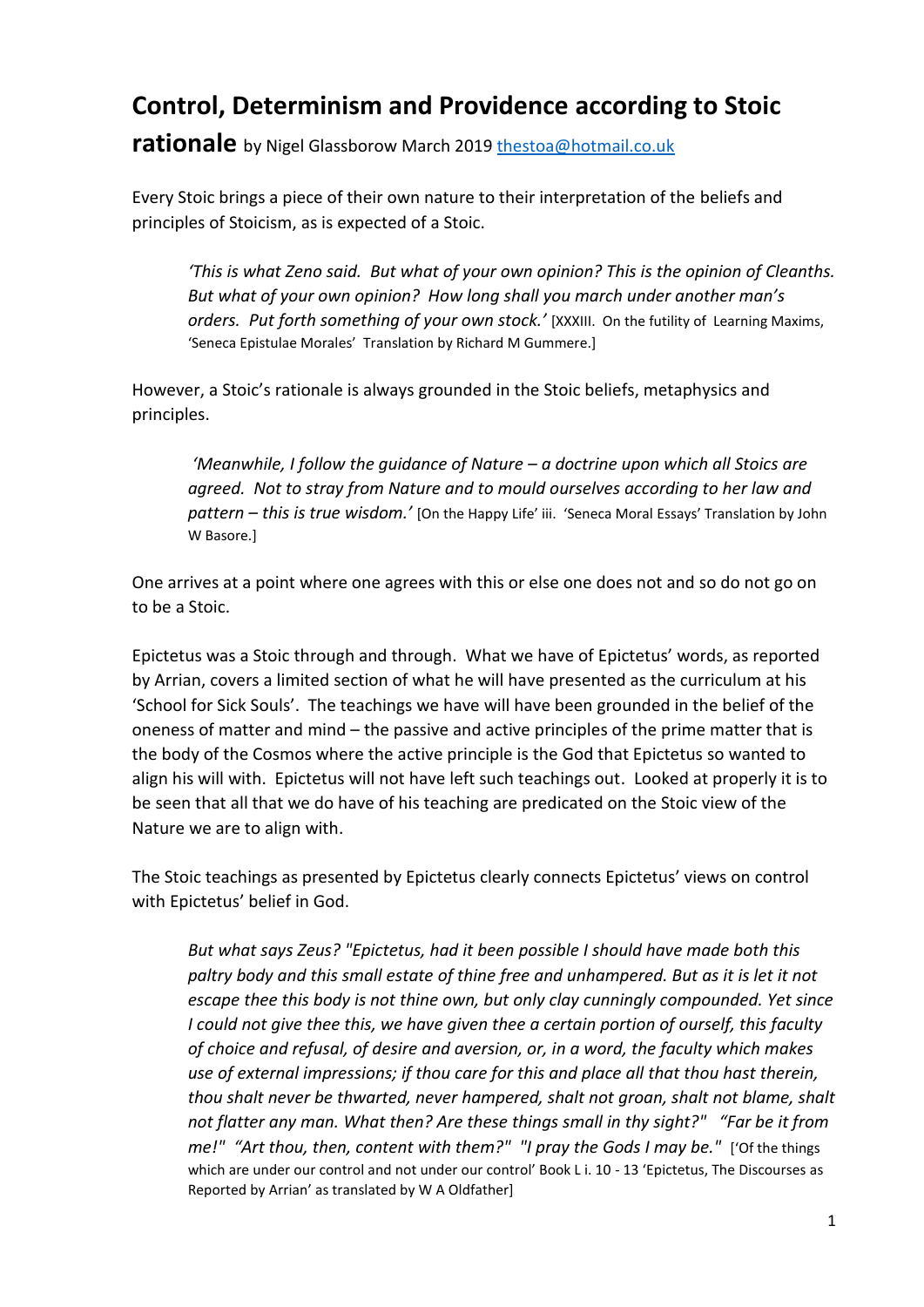Prior to this piece Arrian quotes Epictetus as telling his students:

*The same holds true of the art of music with regard to melodies; but whether you are at this moment to sing and play on the lyre, or neither sing nor play, it will not tell. What art or faculty, then, will tell? That one which contemplates both itself and everything else. And what is this? The reasoning faculty; for this is the only one we have inherited which will take knowledge both of itself - what it is, and of what it is capable, and how valuable a gift it is to us - and likewise of all the other faculties. For what else is it that tells us gold is beautiful? For the gold itself does not tell us. Clearly it is the faculty which makes use of external impressions. What else judges with discernment the art of music, the art of grammar, the other arts and faculties, passing judgement upon their uses and pointing out the seasonable occasions for their use? Nothing else does. As was fitting, therefore, the gods have put under our control only the most excellent faculty of all and that which dominates the rest, namely, the power to make correct use of external impressions, but all the others they have not put under our control.* 

Aligned with this, in the Encheiridion we are told:

*Some things are under our control, while others are not under our control. Under our control are conception, choice, desire, aversion, and, in a word, everything that is our own doing; not under our control are our body, our property, reputation, office, and, in a word, everything that is not our own doing. Furthermore, the things under our control are by nature free, unhindered, and unimpeded; while the things not under our control are weak, servile, subject to hindrance, and not our own. Remember, therefore, that if what is naturally slavish you think to be free, and what is not your own to be your own, you will be hampered, will grieve, will be in turmoil, and will blame both, gods and men; while if you think only what is your own to be your own, and what is not your own to be, as it really is, not your own, then no one will ever be able to exert compulsion upon you, no one will hinder you, you will blame no one, will find fault with no one, will do absolutely nothing against your will, you will have no personal enemy, no one will harm you, for neither is there any harm that can touch you.* [1, 1 – 3 The Encheiridion of Epictetus as translated by W A Oldfather]

There are two things to consider when looking to how Epictetus presents matters. The one is that his views and terminology are coloured by his background as a slave whereby 'control' is equated to freedom where freedom is a key aspect of his view of life. There is action that you are able to initiate yourself and follow through on, and then there is that over which others may use power or position to intervene and so take control and so force you along a path you would not initially have chosen. The story of the dog tied to the back of a horse and cart demonstrates that these two aspects can and often do overlap. Even the slave can bring to bear some influence on the outcome of many a situation.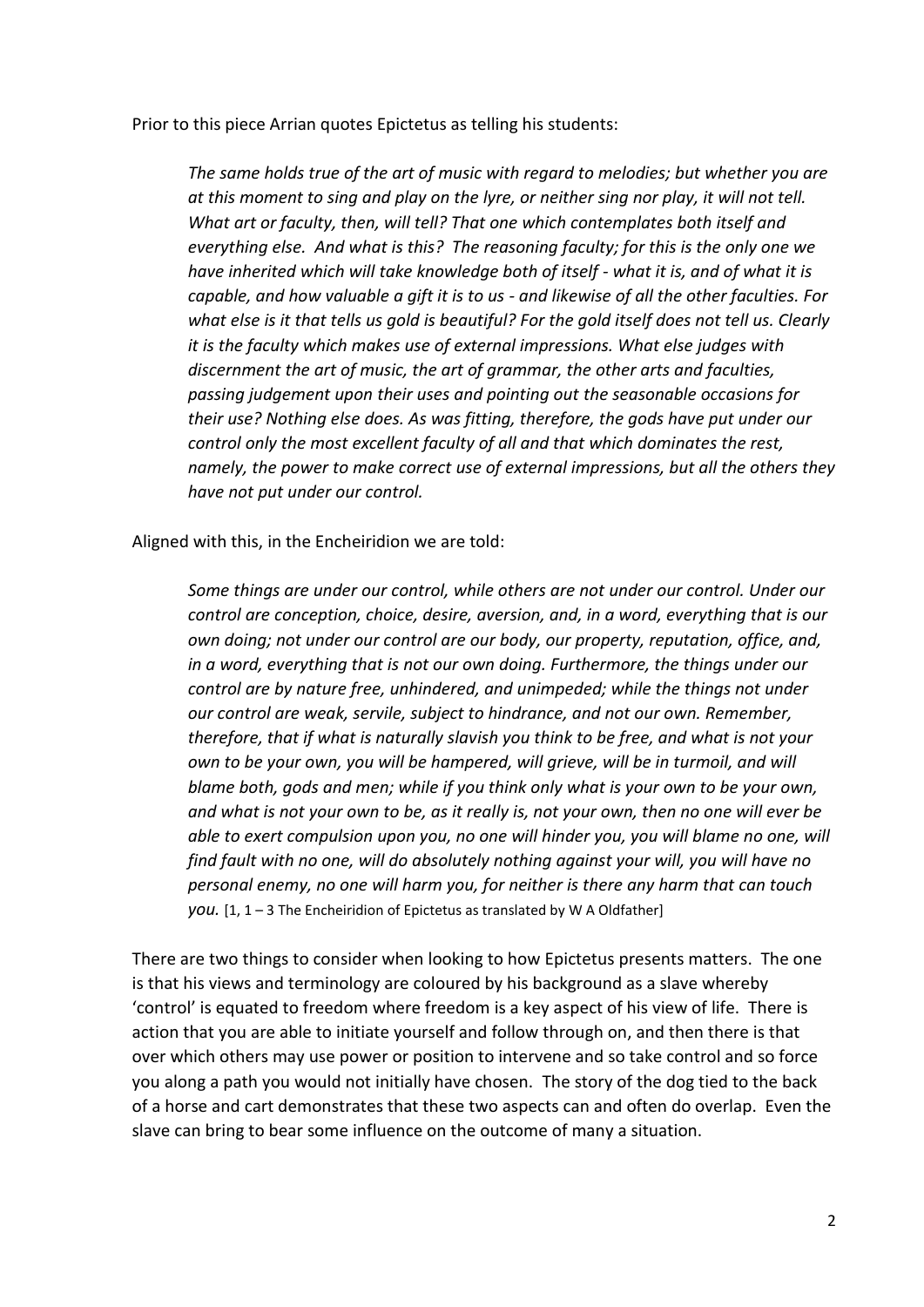The second thing is that Epictetus will have been well versed in the general Stoic view of the oneness of matter and mind. When looked at carefully his approach to training his students recognises this. Epictetus does not sell us a purely 'intellectual' approach regards the Stoic training methods. When Epictetus talks of *'everything that is our own doing'* he is talking of 'choice' as being 'a physical action' perpetrated by both body and mind in that the Stoic physics, back to Zeno, tells us that body and mind are at the very least comingled to form a single state, if body and mind are not in fact two characters of the one state.

The rationale of Stoicism does not set up a dichotomy or a trichotomy of control. It simply tells us what we can gain and maintain a level of control over as a result of our possessing a free-will. It looks to what we are able to do as a result of having been gifted 'a spark of God' that manifests as the quality that makes us rational and reasoning animals and to what degree of 'influence' we can bring to bear on life as a result of us being only a 'spark of God'. We are looking at the reasoning faculty that enables us to make rational conscious choices that are the choices that combine an understanding of the need for acceptance of any limitations placed on us together with the ongoing drive that is the result of the *'correct use of external impressions' –* in other words*, 'the correct use of knowledge',* which just happens to be a definition of 'wisdom'.

Within the Stoic world view such choices are physical actions. They do not just occur within our heads, but will be reflected in our internal bodily processes and our externally visible demeanour at the very least, and probably will lead to bodily actions that interact with the 'outer world'. These conscious choices/actions can, with the proper training, override our own inner programming as human animals whenever such is found to be necessary regards working towards our goals of developing a good character and of playing our part as citizens of the Cosmos.

Epictetus's teachings, as presented by Arrian, are in places a necessary simplification in that some of what he is offering is aimed at inducting young students who are at the beginning of their training into his school. Epictetus will have expected the students to eventually get to the point whereby the wider training in the Stoic rationale will have helped them to gain a better understanding of the many nuances that are to be found through a greater understanding as to how all the parts of Stoicism work together.

What is often missed today regards what we have from Epictetus is that we do not always have unhindered control over our '*reasoning faculty'*.

Epictetus sets health as being outside of our full control and Seneca tells us that we need to be *'of sound mind'* if we are to act as Stoics for it is recognised that at times the individual may lose the ability to be in control of their 'reasoning faculty' as a result of delirium or other sicknesses of the body or mind that lead to, at the very least, a temporary 'unsound mind' whereby their choices may be contrary to what they would have chosen had they been *'of sound mind'*.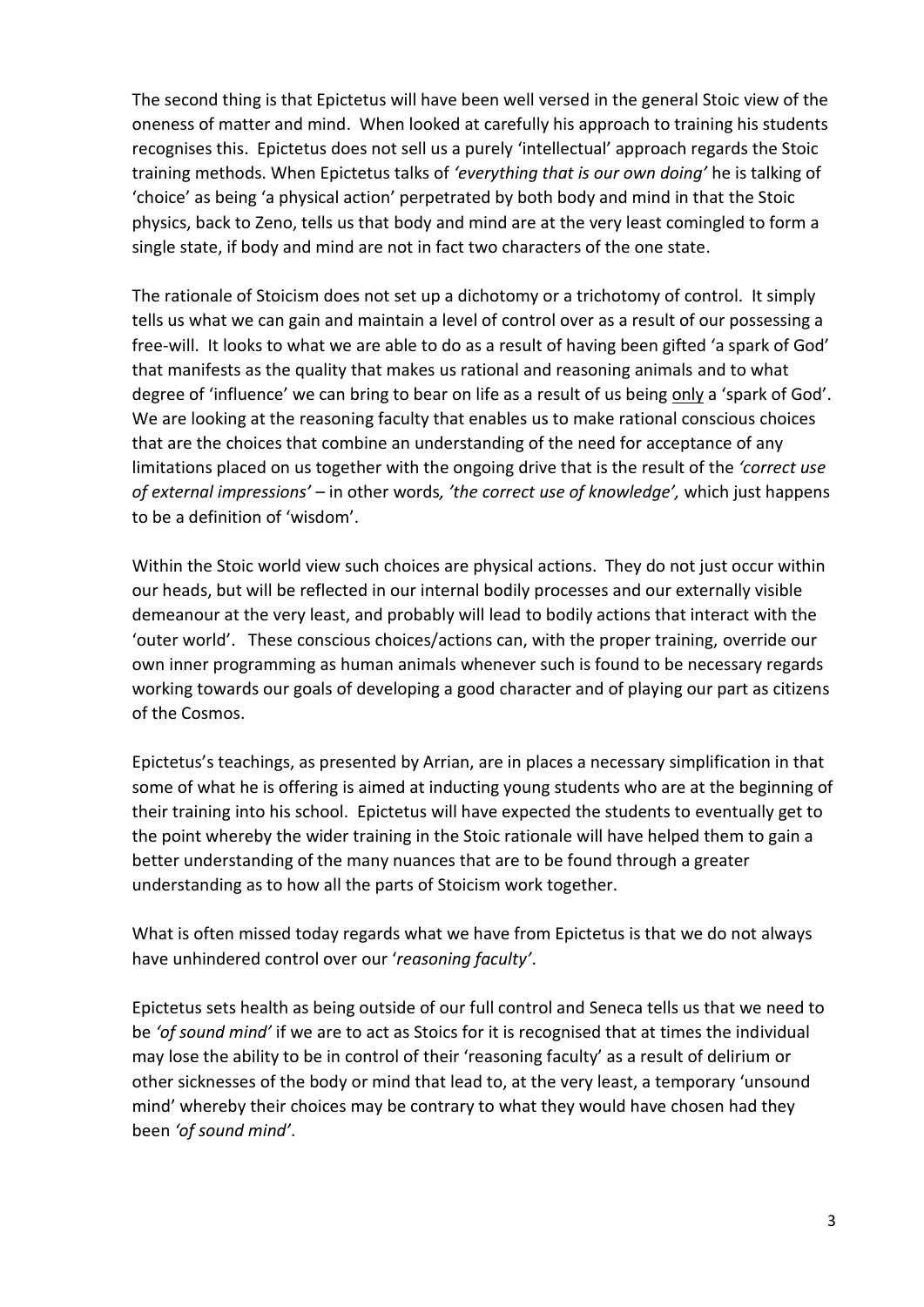Within the Stoic rationale everything is subject to the overall 'networking' will of the Cosmos and all that is within it, including our own will. There is no clear line between what is and what is not in our individual control.

Someone I have corresponded with has often claimed, as an example of 'a Stoic dichotomy of control', that he does not have control over his arm as his arm is an 'external' and so his use of his arm can be thwarted, whereas his choices are 'internal' and so cannot be thwarted.

And yet he was able to type emails using his arm in order to fulfil his choice to engage in debate with me. He was proving that he had control of his arm – at least until and unless some other aspect of the Cosmos hindered him. The reason he was able to use his arm was that he was acting 'in accord with Nature' and at the time nothing in the rest of Nature was hindering his choice to move his arm. 'To live in accord with Nature' is a call to act in accord with Nature – and Stoicism does not limit such action to only training oneself to think in accord with Nature. There is no living in accord with Nature unless one's thoughts AND actions are in accord with Nature.

So, as a result of our very nature as individuals there are matters over which, at times, we have total control within the limits of their nature, there are matters over which we can at times have partial control according to circumstance, and then there are matters over which we have next to no control whatsoever except regards how we accept such matters for what they are. These are not a dichotomy or a trichotomy in that they are not opposed to each other.

The Stoics rationale leads us to think not of dichotomies but of matters 'ranged side by side' as parts of a singular Whole.

*'For all things have been ranged side by side, and together help to order one ordered Universe.* [VII.9. 'The Communings with Himself of Marcus Aurelius Antoninus, together with his speeches and essays' Translated by C R Haines.]

'Total control' and 'no control whatsoever' are misnomers for degrees of control are just different aspects of a range of possibilities. They are part of a single spectrum and occur according to circumstance.

None of this negates the need for the Stoic to be aware at all times as to what degree they control both their own inner state as well as to what degree they control external factors while also being aware as to how influences from external factors can control their lives – with or without their complicity. Without such awareness they will not be able to live their roles in life as they ought.

Epictetus may appear to concentrate on 'control' as being related to 'absolute freedom'. However in the Stoicism that he is teaching, the 'control' that God has given us through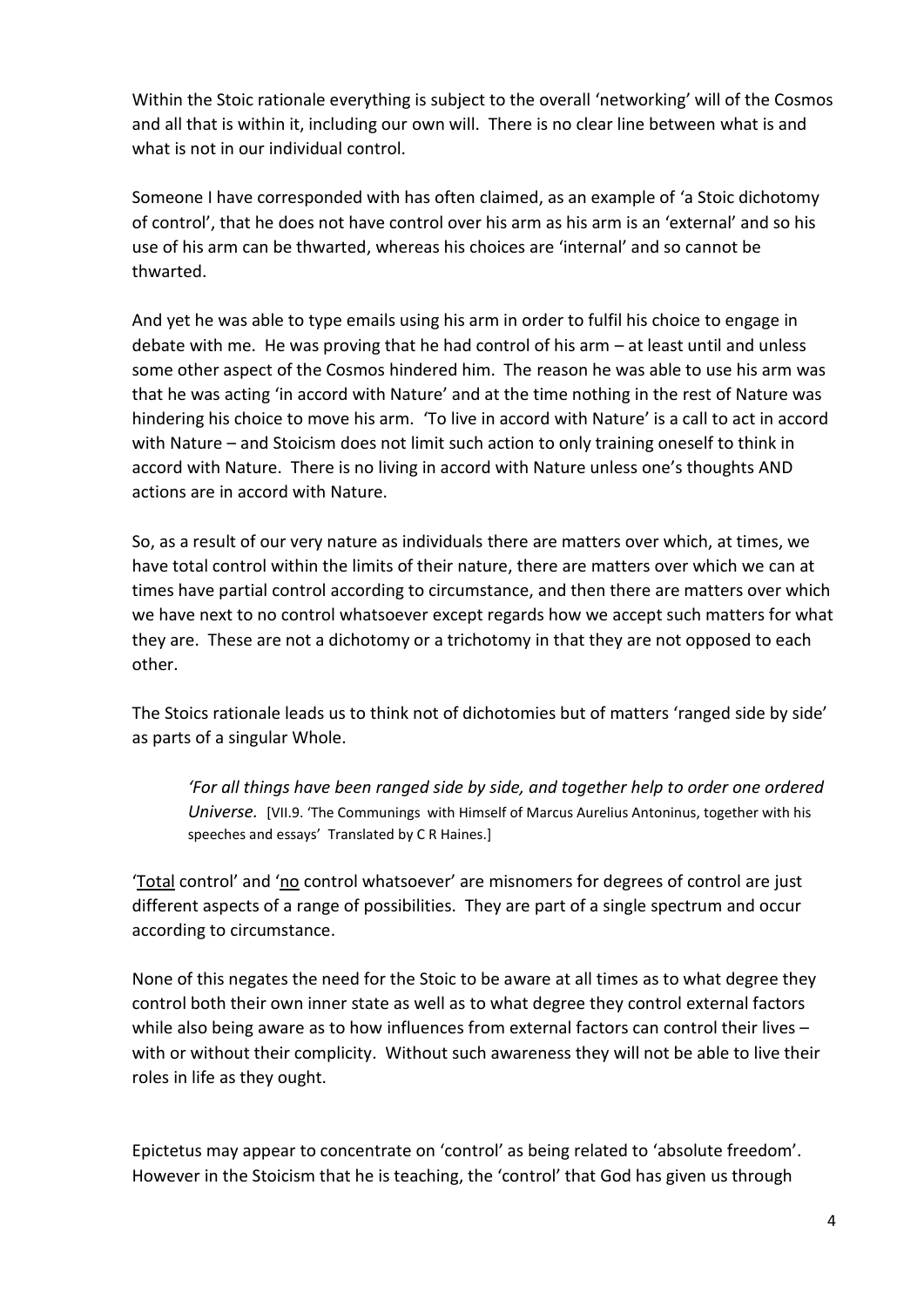gifting us a 'spark of God's own being' relates to how we aim to live our lives. And into this comes not just control, but the principle of acceptance and many other aspects that Stoicism teaches us.

For whatever reason, as we have been gifted a freewill, we are free to choose to 'live in accord with Nature' or not. However if we are to live as Stoics and are to 'live in accord with Nature' we have to choose to surrender much of our personal 'freedom' and instead live for the common good.

Following the Stoic rationale regards 'control', it is to be seen that most people 'choose' through ignorance to be enslaved to what they incorrectly see as being of value in that they have not sought to be aware of the nature of the Cosmos and our relationship to it. Much of Epictetus' trainings that has survived to today relates to methods that are aimed at breaking this enslavement in order to help people regain 'a sound mind' together with sound judgements regards the 'value' of things – both regards us developing a good character and also as to what is of use for our fulfilling our roles in life. This training covers both the selfimprovement and service to society aspects of the Stoic life. Once the Stoic has freed their mind, their aim is to enter into service to the Cosmos by bringing their will into line with 'the will of God' - so living 'in accord with Nature'.

The Stoic seeks to free the control of their lives from 'the externals' that enslave them through ill perceived selfishness. And in parallel to this the Stoic surrenders their freedom to the selfless service of the Cosmos and society according to their circumstance, ability and nature.

And how does the Stoic know what it is to serve the Cosmos? By, as Epictetus tells us, making the *'correct use of external impressions'*. Here we are back to the practical wisdom to be gained through observing the existence we are faced with. However such 'living in accord with Nature' also involves us in attempting to align our actions with the Determinism and Providence that are properties attributed to God.

Through our link to God we partake in the Determinism and Providence of God in that we can, with training and good health, have control over things that *'are of our doing'. A*nd part *'of our doing'* is to wisely contribute to fulfilling our part in determining how the flow of change will evolve for the betterment of all – that is, through acting with wise forethought.

Epictetus tells us:

*'…. not under our control are our body, our property, reputation, office, and, in a word, everything that is not our own doing.'*

Yet, to varying degrees of success or otherwise, in these matters we are able to have some influence. How much influence we have is dependent on other influences that affect our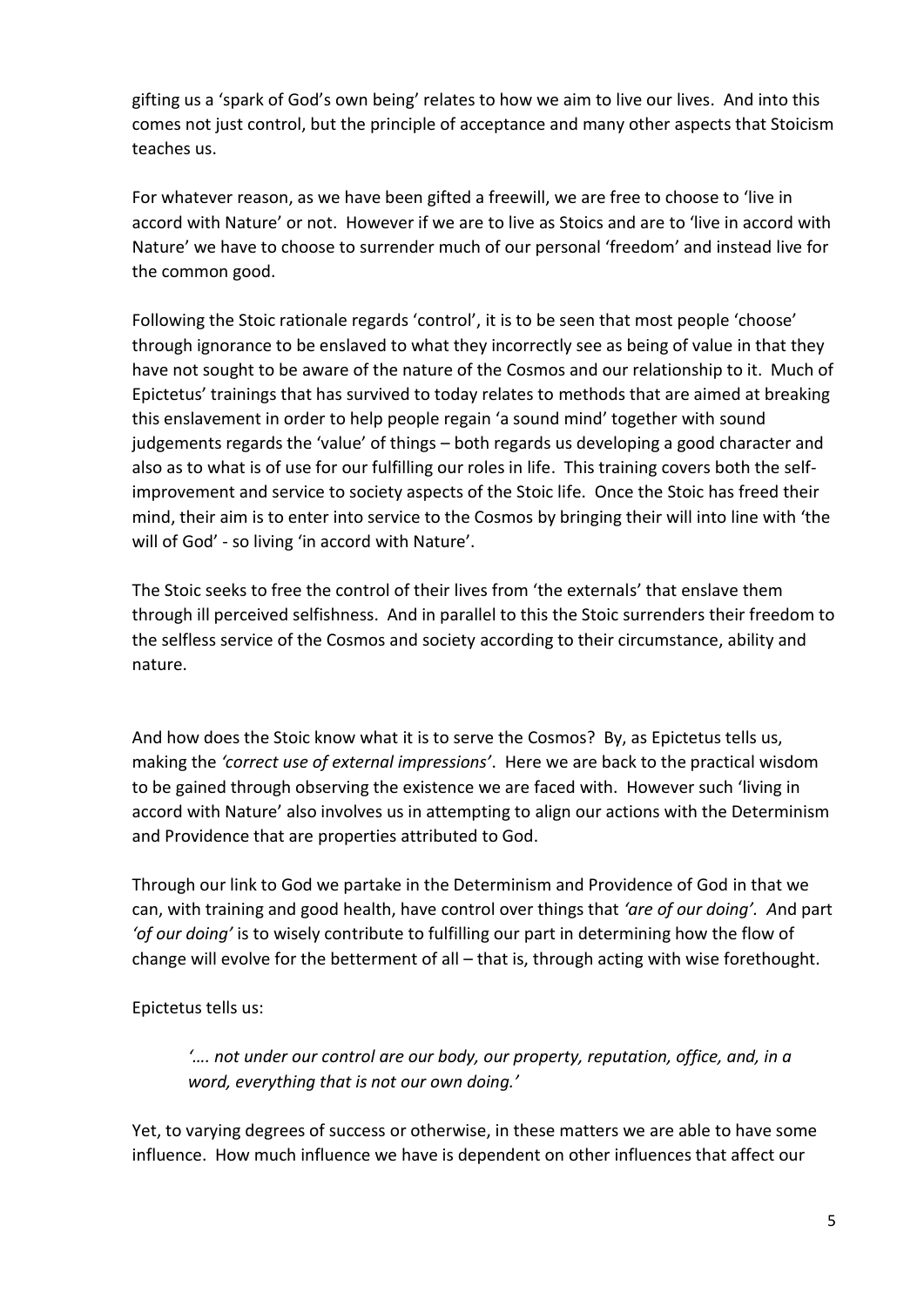lives. Such things can be taken away from us by the course of Nature or they can be damaged by 'external' forces such as the actions of others etcetera.

It is the sudden loss of such matters, or the failure to achieve what we have aimed for where we only have the partial influence/control that Epictetus trains us to come to terms with. However, the societal side of the Stoic teachings would be groundless unless we choose to aim for what is good for society and that means that we must try to bring our influence to bear as is appropriate to our circumstance, ability and roles in life - even if we do not have 'total control'.

Just as the archer tries to control matters whereby their arrow will hopefully fly true, so we also try to control matters, even where we know we may not be able to keep total control over the situation. We direct our choices to initiate actions with the aim of seeing our chosen actions through to fruition, while being ready to have to accept any situation whereby the combination of what we have tried to influence together with the influence of any other outside force may lead to something we had not been aiming for.

Of course life does not work as simply. Often debate about this area of Stoic teachings looks to individual events in isolation, whereas life is a flow whereby we are having to make a continuous stream of choices that are always adjusting to the flow of change.

So regardless of what control we have over events, our choices can influence the flow of life - be it that we have full control for a period of time over a small aspect of the Cosmos or only limited influence as to what happens regards our input. We are partaking in determining the forward flow of change in partnership with God and other individualities that have use of a 'spark' of the 'active principal'. We are part of God, the God that is the Cause that moves the flow of change within the experiential moment. As such we partake in the Determinism attributed to God. Our very being influences what happens in the flow of change that is Existence, so it as well that we try to direct such influence by rational awareness and well thought out intentions. Which brings us on to Providence.

Stoicism also presents God as being Providential and providence is from the Latin 'providere' meaning to 'foresee' or 'to apply forethought' as to what is likely to be the outcome of any choice/physical action. And of course according to the Stoic rationale the whole of Existence evolves as a result of the 'active principle' (God) determining the flow of change through choice/rational actions in the experiential moment – be it individuals or the Cosmos as a whole that is doing the determining.

Which brings us to one of the aims of the Stoic whereby we are guided to ensure that as many of our choices in life as are possible are thought out (providential) and are not left to the vagaries of the unexamined mind. We are guided to partake in the Providence that is associated with God, by ensuring that we also apply what control/influence we have with forethought - forethought that is guided by our Stoic training to 'live in accord with Nature'. We try, to the best of our individual nature, abilities and circumstance to partake in providently determining the flow of life for the better.